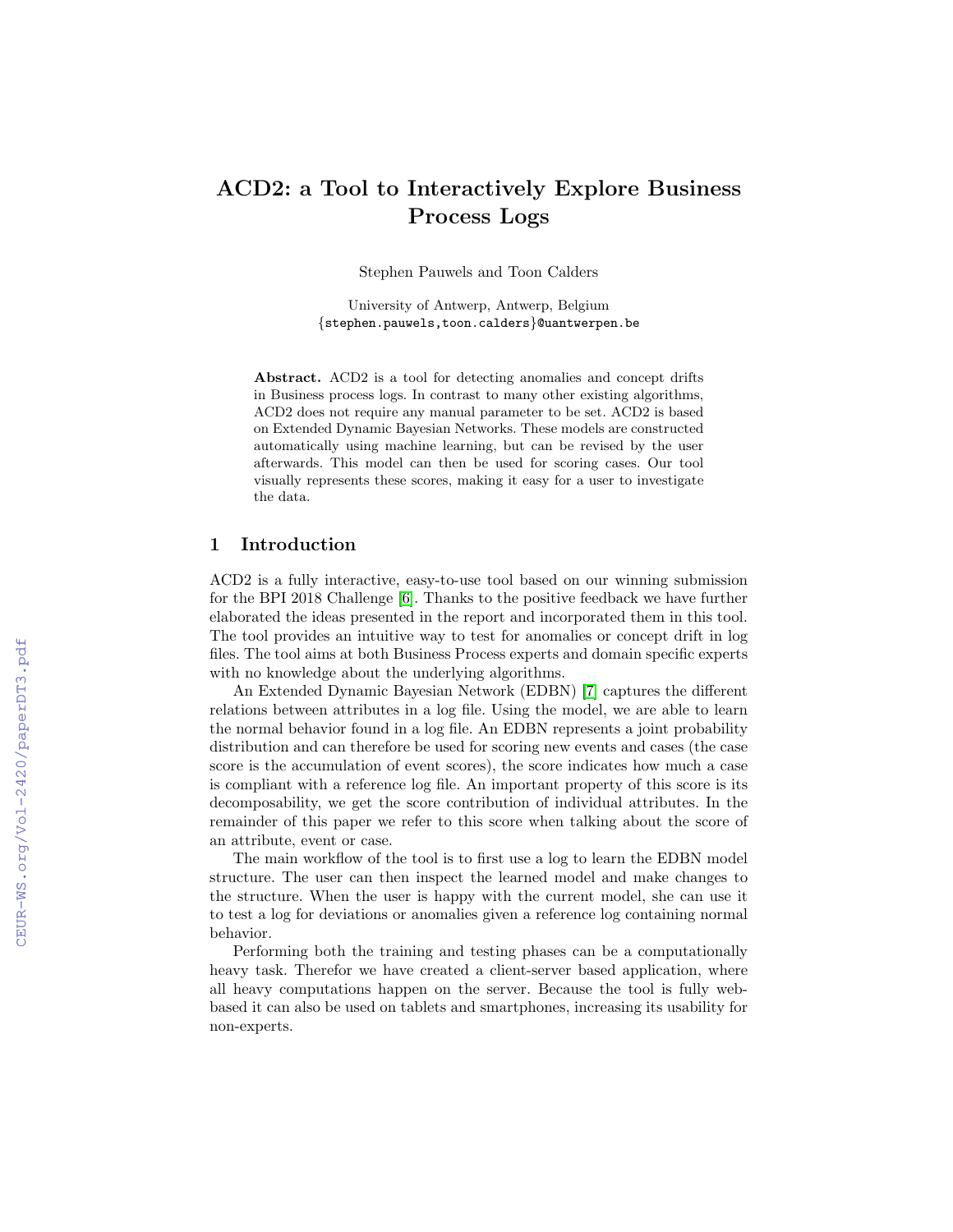2 S. Pauwels et al.

## 2 Functionalities

ACD2 consist out of the following main parts:

- 1. Loading datasets
- 2. Learning the model of the EDBN
- 3. Inspecting and updating the Model
- 4. Testing a dataset
- 5. Anomaly Detection

## 2.1 Loading the Data

A first step is to upload the datasets we want to use for both learning the model and testing. After uploading, the user can select which attributes she wants to include in the dataset and indicate which attribute corresponds to the case identifier, the time attribute and a (optional) label, indicating if the event is anomalous or not. After uploading, a background task starts to preprocess and store the data on the server for easy access later. The card on the dataset page indicates when preprocessing is done.

#### 2.2 Learning the Model

In this phase all relations between attributes that are present in a given dataset are learned. We have chosen to use an asynchronous process because learning the model is computationally demanding and can take some time. When learned, the model gets saved on the server and can be updated by the user or used for testing.

#### 2.3 Inspecting and Updating the Model

Once a model is fully learned it can be inspected by the user. She can make changes to her own insights in the data. Every time the user makes a change the difference in quality between the updated model and the original model is calculated and displayed. We use the Akaike Information Criterion [\[1\]](#page-4-0) for determining the quality of a model. This metric takes the log-likelihood of the reference data given the model and the complexity of the model into account.

#### 2.4 Testing a Dataset

Now we can test a new log against the learned model. At this point the model only contains the structure of the EDBN, therefor we first need to further train the different parameters in the model. We thus select a training dataset and a test dataset. An important constraint on these datasets is that they all need to have the same attributes as the original dataset used for learning the structure in order to be compatible. After submitting, the model is further trained and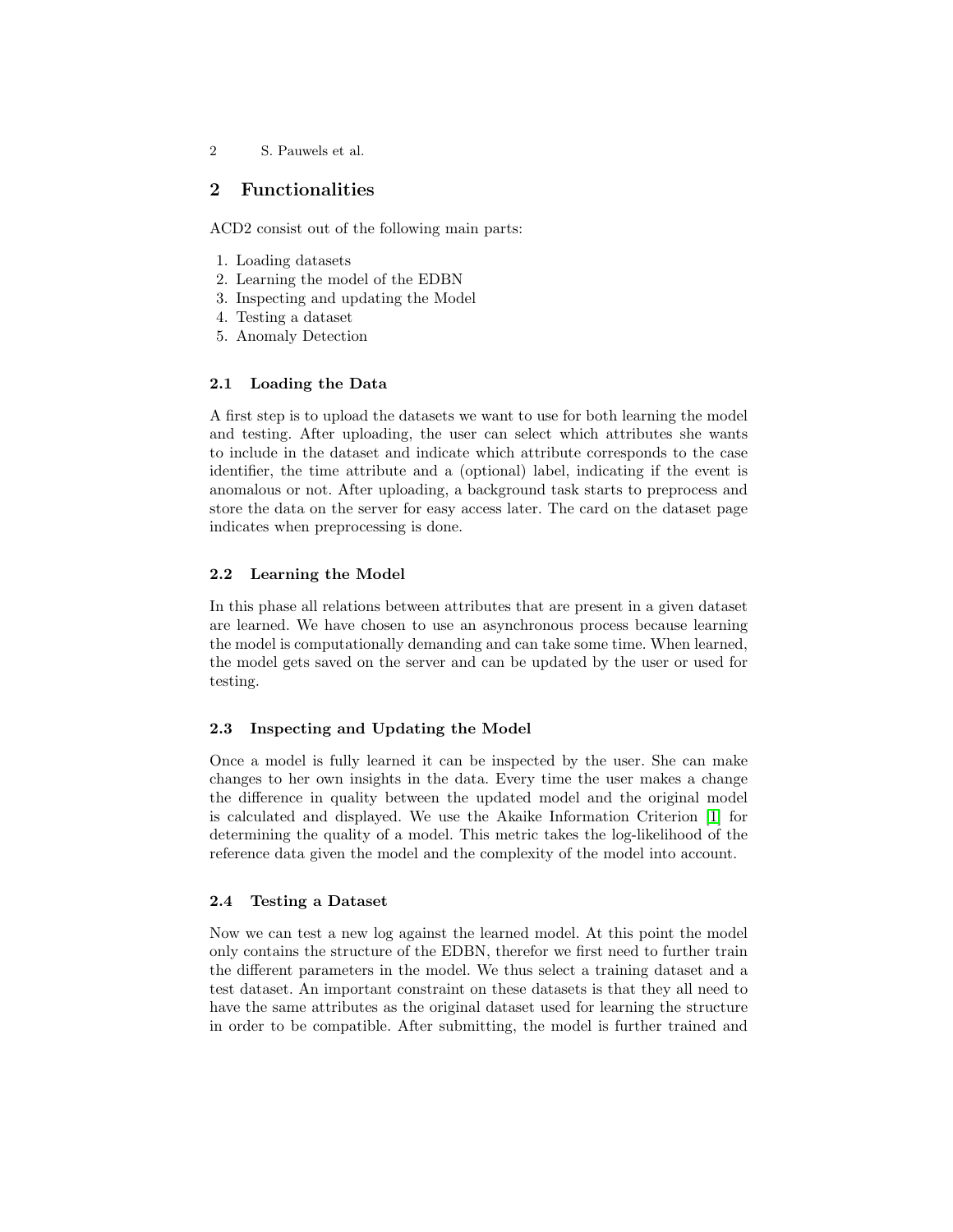

<span id="page-2-0"></span>Fig. 1. Case graph with time (or ID) on the x-axis and the score on the y-axis.

the scores are calculated for the test dataset. When all results are computed a user can start analyzing the results.

The result page consists of three main parts. The middle graph plots all cases in the test log according to their timestamp (or ID) and score, an example graph is shown in Figure [1.](#page-2-0) This graph forms the basis of any analysis. It can either be used to analyze global behavior, finding clusters of cases (cases with similar properties or behavior), or to inspect individual cases. A low score for a case (or event) means that they do deviate more from the normal behavior, learned from the training dataset. When clicking on a single case, a new table appears below the case graph showing all events in that particular case. Events that deviate more than one standard deviation from the mean score of events are highlighted in red to indicate a possible inconsistency.

Above the case graph we show the attribute plot. For every attribute in the data it shows the mean value of the score for this attribute in the test set. And again, the lower the score, the more the scores for this attribute deviate from the training dataset. In order to compare a subset of the data to the entire dataset we can set a filter for creating a comparison dataset. Using this we can easily see in which attribute(s) a drift occurs.

Drifts in the data can be detected by looking to the case scores. After a drift the distribution of these scores changes. Sometimes these changes can be seen on the graph itself. In order to determine the drift point(s) in more detail, we use



<span id="page-2-1"></span>Fig. 2. The Attribute plot and P-values used for explaining and detecting drifts.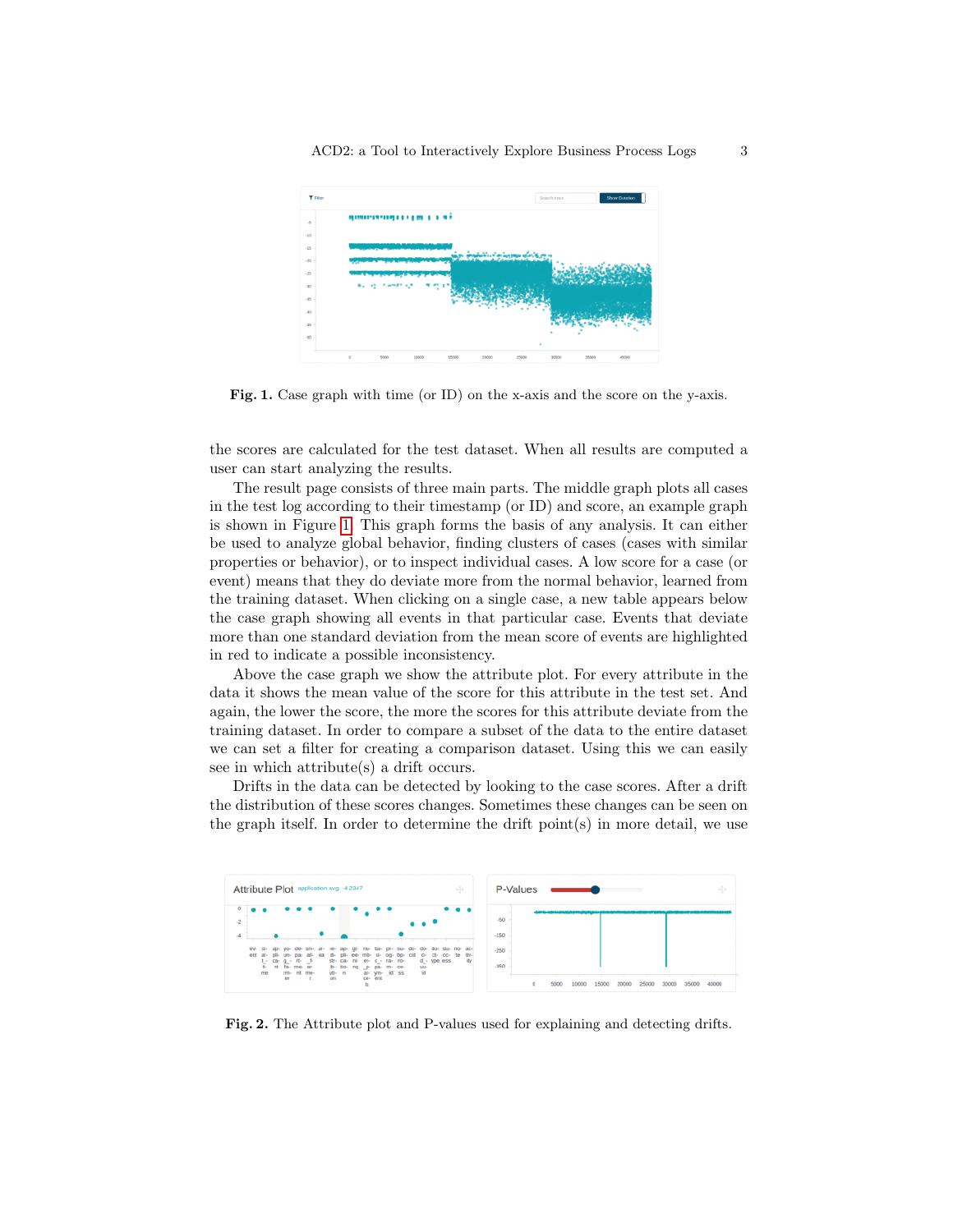#### 4 S. Pauwels et al.



<span id="page-3-0"></span>Fig. 3. The ROC and PR curve as shown in the tool.

the P-values plot, which is created using the Kolmogorov-Smirnov test (KS-test) [\[4\]](#page-4-1). The KS-test checks if two distributions are similar or different. We compare a number of case scores before a possible drift point to a number of scores after the drift point. The lower the p-value the more different the distributions are. Examples of these graphs can be found in Figure [2.](#page-2-1)

#### 2.5 Anomaly Detection

Besides concept drift detection, ACD2 can also be used for detecting anomalies in the test dataset. The lower a case in the case graph, the more likely it is to be an anomaly. We can also use the tool with labeled data in order to examine the quality of a certain anomaly detection method. When a user selected a label attribute, two extra graphs are added to the analysis page, namely the Precision-Recall curve (PR-curve) and the Receiver Operating Characteristic curve (ROC-curve) [\[2\]](#page-4-2), which both give a indication of the quality of the scores given to the cases. Example PR and ROC-curves can be seen in Figure [3.](#page-3-0)

## 3 Related Work

The ProM tool<sup>[1](#page-3-1)</sup> contains different conformance checking and concept drift detection algorithms, often based on computing alignments. Almost all available algorithms only take the control-flow (and sometimes resource) perspective into account [\[3\]](#page-4-3). Our method overcomes this shortcoming by allowing any number of extra attributes to be used. The ProM tool, however powerful and extensive, is less suitable for non-experts in the Business Process domain as these methods often require lots of parameters to be set and a fair understanding of the algorithms used to get the best results out of it. ACD2 tries to hide away all these details for the user, making the tool more easy and intuitive to use.

BINet [\[5\]](#page-4-4) is another method for detecting anomalies in Business Process logs capable of dealing with multiple attributes. Since it is based on Neural Networks they do not offer the possibility for a user to intervene during the process of learning the model.

<span id="page-3-1"></span><sup>1</sup> http://www.promtools.org